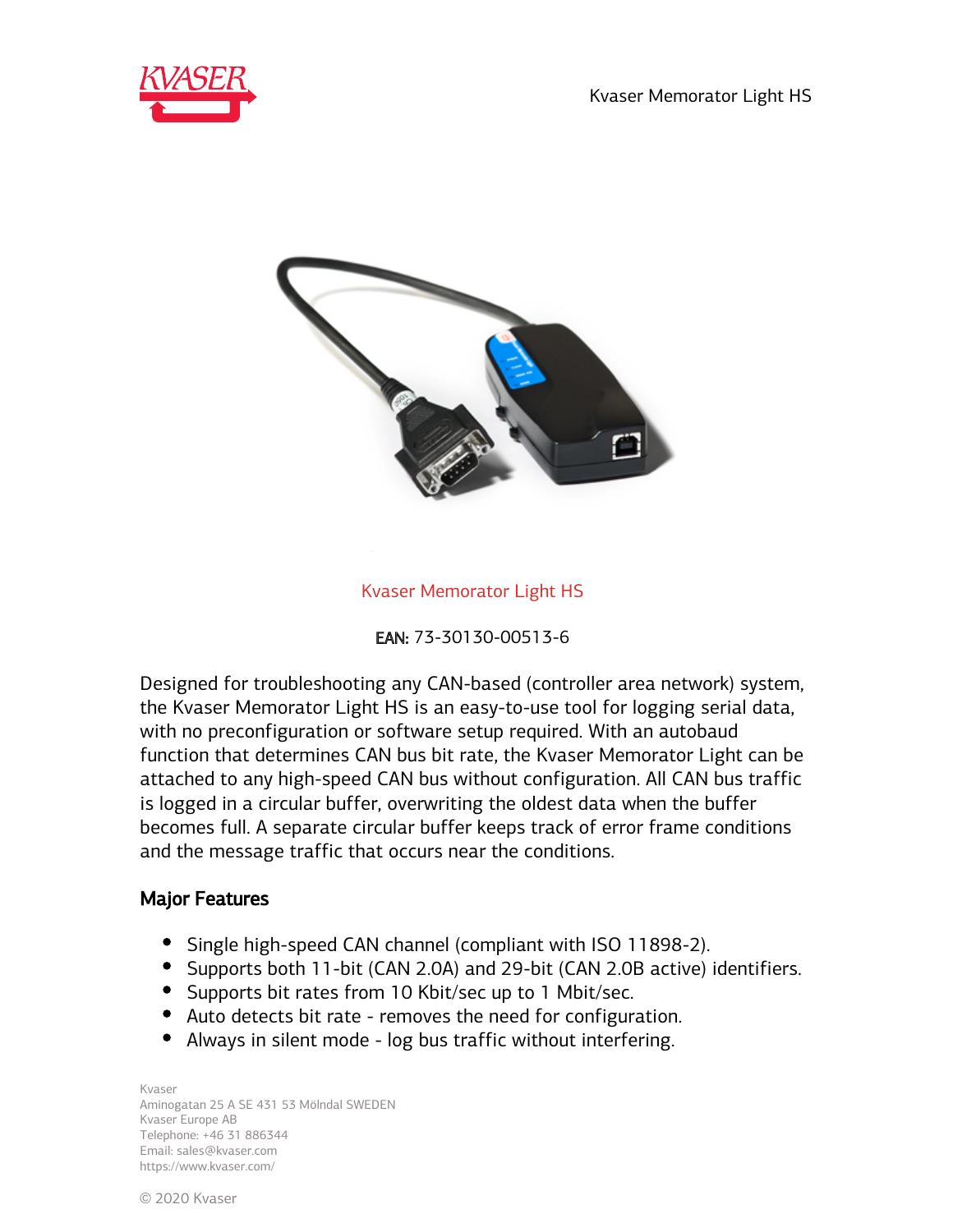

- 1 GByte of internal memory for message storage.
- All received CAN frames recorded in a circular buffer oldest data overwritten by newest.
- A second circular buffer records 1000 messages before and after an error frame occurs.
- The Kvaser Memorator Light extraction software provides easy access to the recorded data when connected to the device via a USB port. The tool supports multiple formats used by popular analysis software. In addition, the extraction software allows the user to clear and reinitialize the device's memory

# **Warranty**

2-Year Warranty. See our General Conditions and Policies for details.

# Support

• Free Technical Support on all products available by contacting support@ kvaser.com

# **Software**

- Documentation, software and drivers can be downloaded for free at www.kvaser.com/downloads.
- Kvaser CANLIB SDK is a free resource that includes everything you need to develop software for the Kvaser CAN interfaces. Includes full documentation and many program samples, written in C, C++, C#, Delphi, and Visual Basic.
- All Kvaser CAN interface boards share a common software API. Programs written for one interface type will run without modifications on the other interface types!
- J2534 Application Programming Interface available.
- RP1210A Application Programming Interface available.
- On-line documentation in Windows HTML-Help and Adobe Acrobat format.

Kvaser Aminogatan 25 A SE 431 53 Mölndal SWEDEN Kvaser Europe AB Telephone: +46 31 886344 Email: sales@kvaser.com https://www.kvaser.com/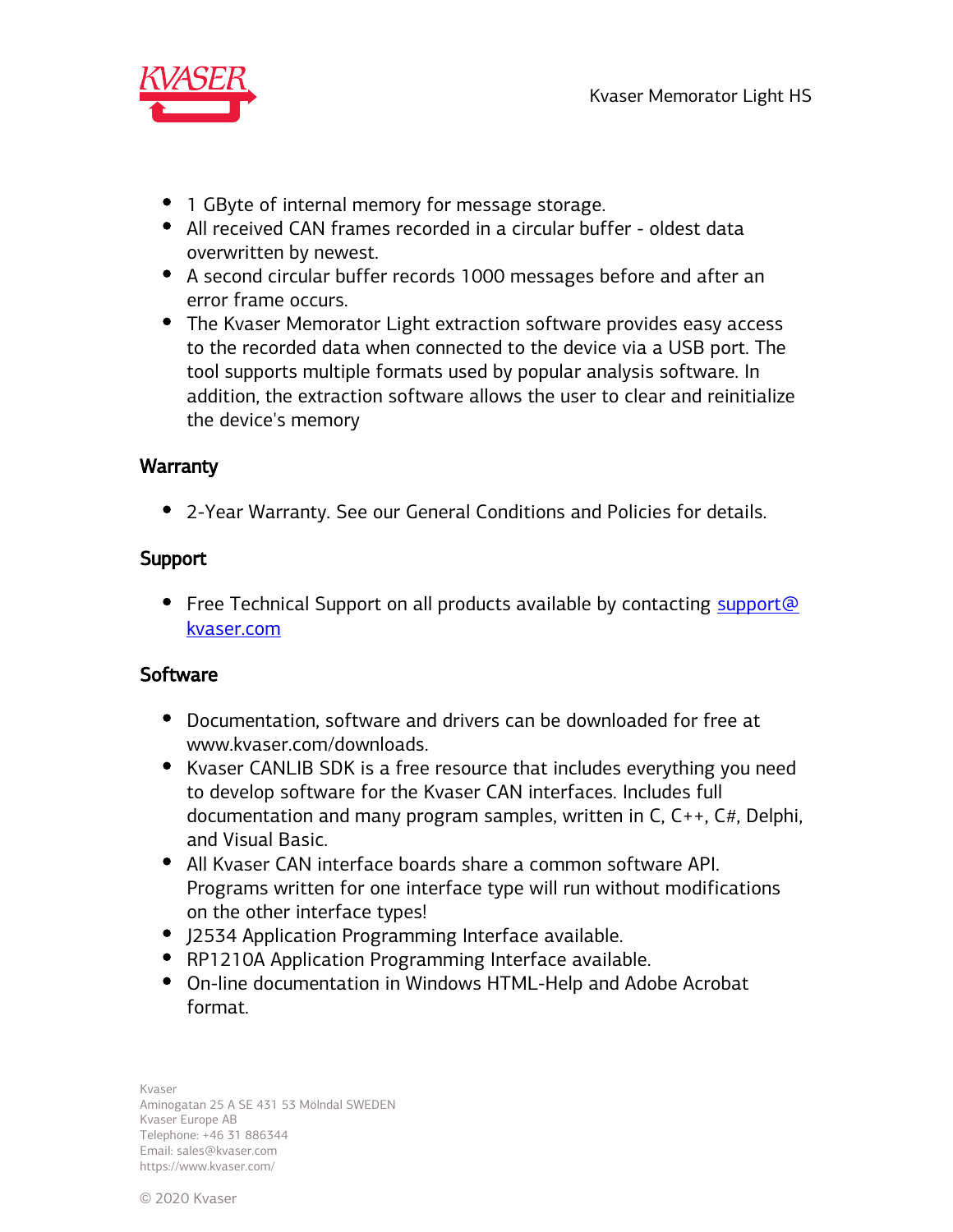

|                                 | <u> FECHINICAL DATA - INFAJEN MEMONATON LIUITI TIJ</u> |
|---------------------------------|--------------------------------------------------------|
| SOUND                           | No                                                     |
| # OF CAN CHANNELS               | $\mathbf{1}$                                           |
| OPERATING TEMPERATURE RANGE (C) | -40.00 to 85.00                                        |
| API, LICENCED                   |                                                        |
| <b>CLOCK SYNC</b>               | No                                                     |
| MSGRATE TX MAX                  | N/A                                                    |
| LISTPRICE:SEK                   | 4100.00                                                |
| # OF CAN CHANNELS               | 1                                                      |
| <b>CURRENT CONSUMPTION</b>      |                                                        |
| MAXIMUM BITRATE (KBPS)          | 1000                                                   |
| <b>STATUS</b>                   | Not for new designs                                    |
| TIMESTAMP RESOLUTION (US)       | 2                                                      |
| <b>CERTIFICATIONS</b>           | CE, RoHS                                               |
| LISTPRICE:SEK                   | 4100.00                                                |
| CAN FD                          | No                                                     |
| WIDTH (MM)                      | 46                                                     |
| LISTPRICE:EURO                  | 405.00                                                 |
| ERROR FRAME DETECTION           | Yes                                                    |
| ON-BOARD RX BUFFER              | No                                                     |
| CONNECTOR                       | DSUB <sub>9</sub>                                      |
| PRICE:HK                        | 627.00                                                 |
| DATABASE DBC SUPPORT            | No                                                     |
| <b>CB BOARD</b>                 | $\operatorname{\mathsf{No}}$                           |
| LENGTH (MM)                     | 115                                                    |
| PC INTERFACE                    | <b>USB</b>                                             |
| SILENT MODE                     | Yes                                                    |
| LISTPRICE:HK                    | 570.00                                                 |

### TECHNICAL DATA - KVASER MEMORATOR LIGHT HS

Kvaser

Aminogatan 25 A SE 431 53 Mölndal SWEDEN Kvaser Europe AB Telephone: +46 31 886344 Email: sales@kvaser.com https://www.kvaser.com/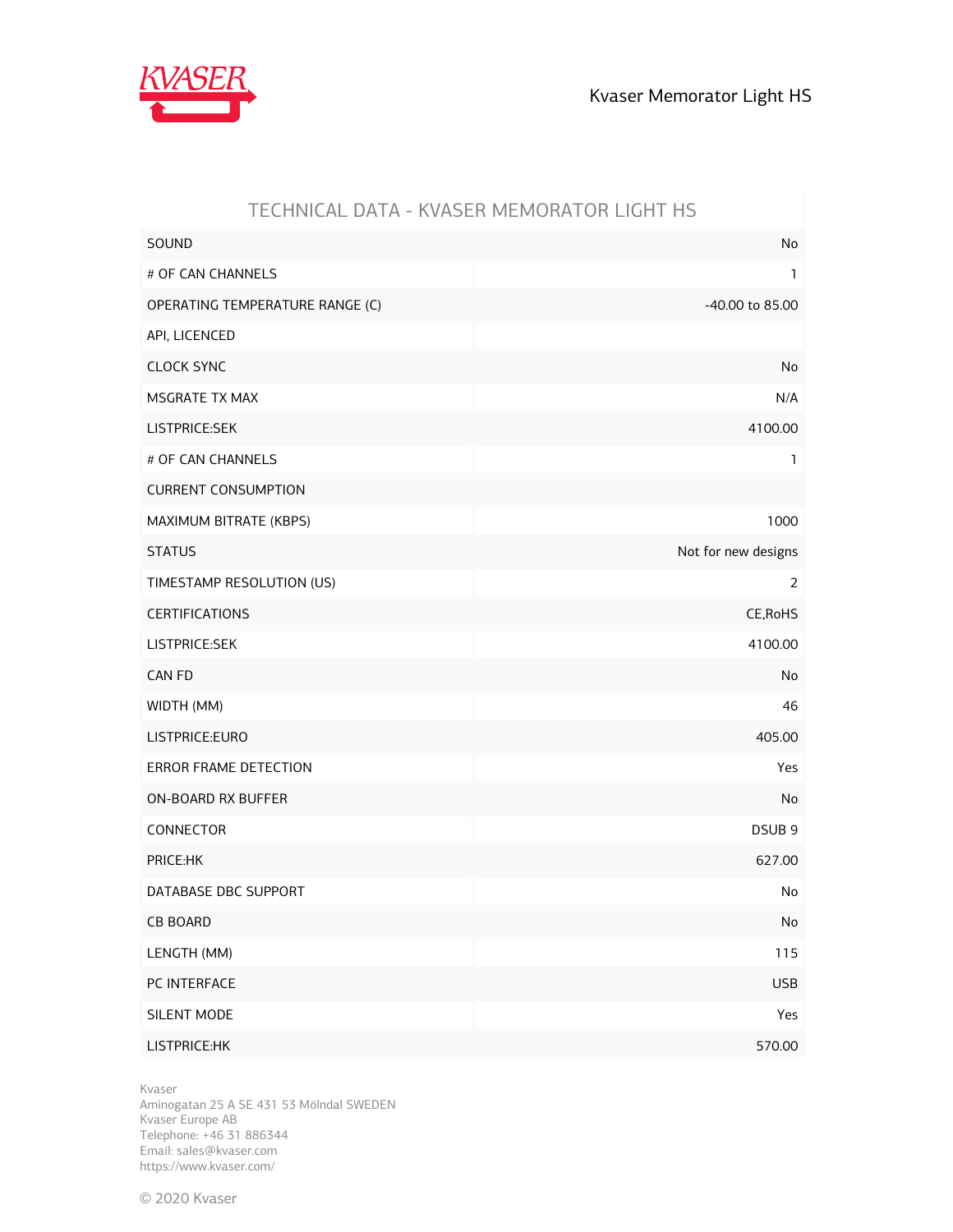

| HEIGHT (MM)                     | 22                                                                   |
|---------------------------------|----------------------------------------------------------------------|
| PROMOTIONAL_TEXT                | Auto-configured single channel CAN data logger.<br>Fixed 1GB memory. |
| LISTPRICE:HK                    | 570.00                                                               |
| ERROR COUNTERS READING          | No                                                                   |
| <b>GALVANIC ISOLATION</b>       | No                                                                   |
| SILENT MODE                     | Yes                                                                  |
| WEIGHT (G)                      | 150.0                                                                |
| PC INTERFACE                    | <b>USB</b>                                                           |
| PRICE:HK                        | 627.00                                                               |
| <b>MSGRATE RX MAX</b>           | 6000                                                                 |
| <b>EMBEDDED SCRIPT</b>          | No                                                                   |
| TIMESTAMP RESOLUTION (US)       | 2                                                                    |
| PRODUCT GROUPS                  | <b>CAN Loggers</b>                                                   |
| <b>CLOCK SYNC</b>               | No                                                                   |
| ERROR COUNTERS READING          | No                                                                   |
| OPERATING TEMPERATURE RANGE (C) | -40.00 to 85.00                                                      |
| ON-BOARD TX BUFFER              | No                                                                   |
| API, FREE                       | Kvaser API                                                           |
| API, FREE                       | Kvaser API, J2534, RP 1210                                           |
| WEIGHT (G)                      | 150.0                                                                |
| <b>RUGGED</b>                   | No                                                                   |
| LISTPRICE:EURO                  | 405.00                                                               |
| LISTPRICE:RMB                   | 4100.00                                                              |
| <b>IP CLASS</b>                 | <b>IP40</b>                                                          |
| ON-BOARD BUFFER                 | No                                                                   |
| PRODUCT GROUPS                  | <b>CAN Loggers</b>                                                   |
| HEIGHT (MM)                     | 22                                                                   |

Kvaser

Aminogatan 25 A SE 431 53 Mölndal SWEDEN Kvaser Europe AB Telephone: +46 31 886344 Email: sales@kvaser.com https://www.kvaser.com/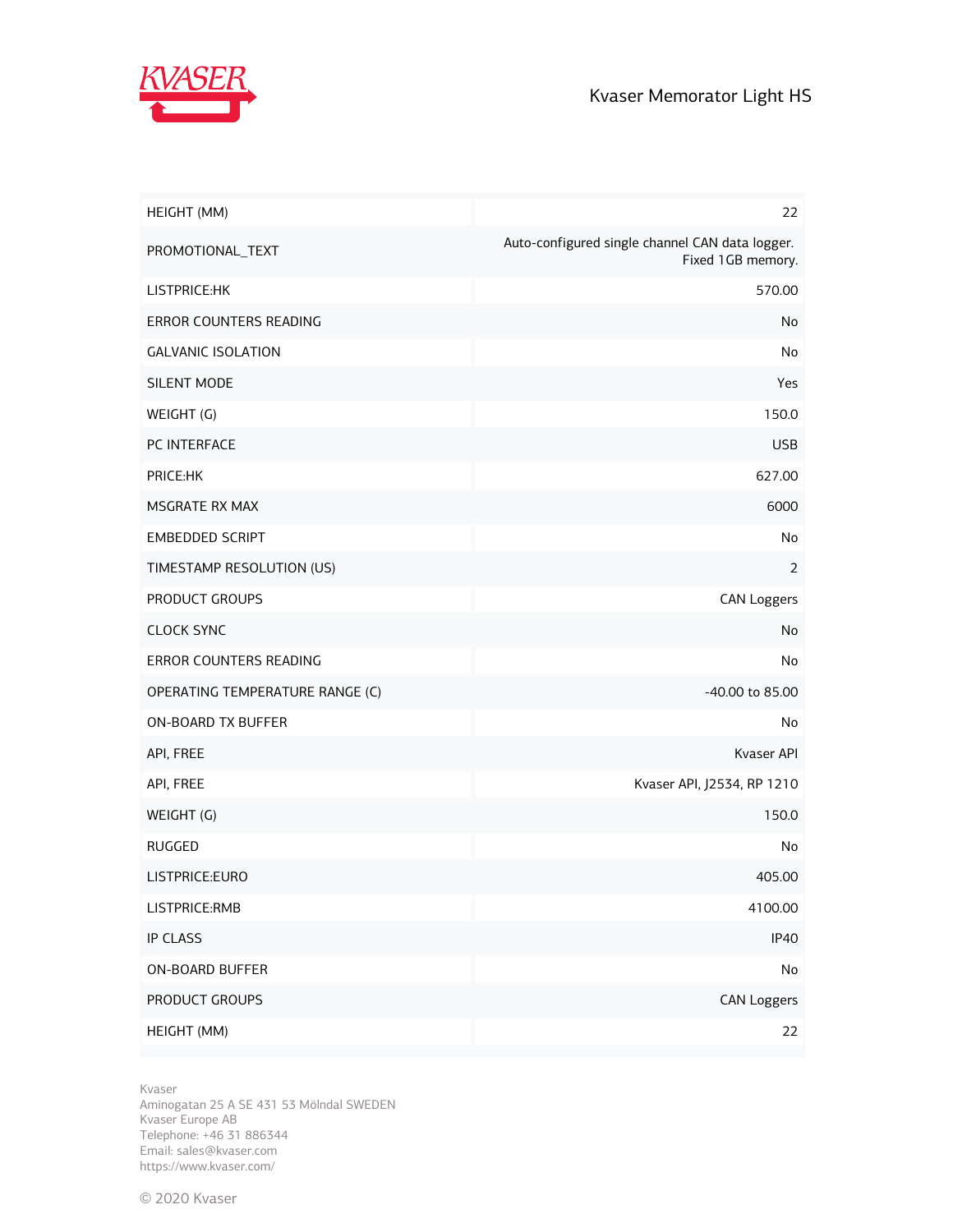



| WIDTH (MM)                    | 46                                                                                   |
|-------------------------------|--------------------------------------------------------------------------------------|
| CAN FD                        | No                                                                                   |
| <b>EMBEDDED SCRIPT</b>        | No                                                                                   |
| SOUND                         | No                                                                                   |
| MINIMUM BITRATE (KBPS)        | 10                                                                                   |
| <b>STATUS</b>                 | Not for new designs                                                                  |
| <b>MSGRATE RX MAX</b>         | 6000                                                                                 |
| CONNECTOR                     | DSUB <sub>9</sub>                                                                    |
| ERROR FRAME DETECTION         | Yes                                                                                  |
| <b>IP CLASS</b>               | <b>IP40</b>                                                                          |
| NETWORK CHANNEL(S)            | 1 x CAN HS                                                                           |
| <b>INTERNAL MEMORY</b>        | 1                                                                                    |
| <b>ON-BOARD BUFFER</b>        | No                                                                                   |
| LENGTH (MM)                   | 115                                                                                  |
| <b>RUGGED</b>                 | No                                                                                   |
| MINIMUM BITRATE (KBPS)        | 10                                                                                   |
| <b>INTERNAL MEMORY</b>        | 1                                                                                    |
| OPERATING SYSTEM              | Win XP, Linux, Win 7, Win Vista, Win 10, Win 8                                       |
| PROMOTIONAL_TEXT              | CAN 1 Gb                                                                             |
| <b>CURRENT CONSUMPTION</b>    | "~5 V and 130mA if powered from the USB and ~<br>850mW if powered from the CAN bus." |
| API, LICENCED                 | None                                                                                 |
| <b>GALVANIC ISOLATION</b>     | No                                                                                   |
| ON-BOARD TX BUFFER            | No                                                                                   |
| DATABASE DBC SUPPORT          | No                                                                                   |
| ON-BOARD RX BUFFER            | No                                                                                   |
| LISTPRICE:RMB                 | 4100.00                                                                              |
| <b>ERROR FRAME GENERATION</b> | No                                                                                   |

Kvaser

Aminogatan 25 A SE 431 53 Mölndal SWEDEN Kvaser Europe AB Telephone: +46 31 886344 Email: sales@kvaser.com https://www.kvaser.com/